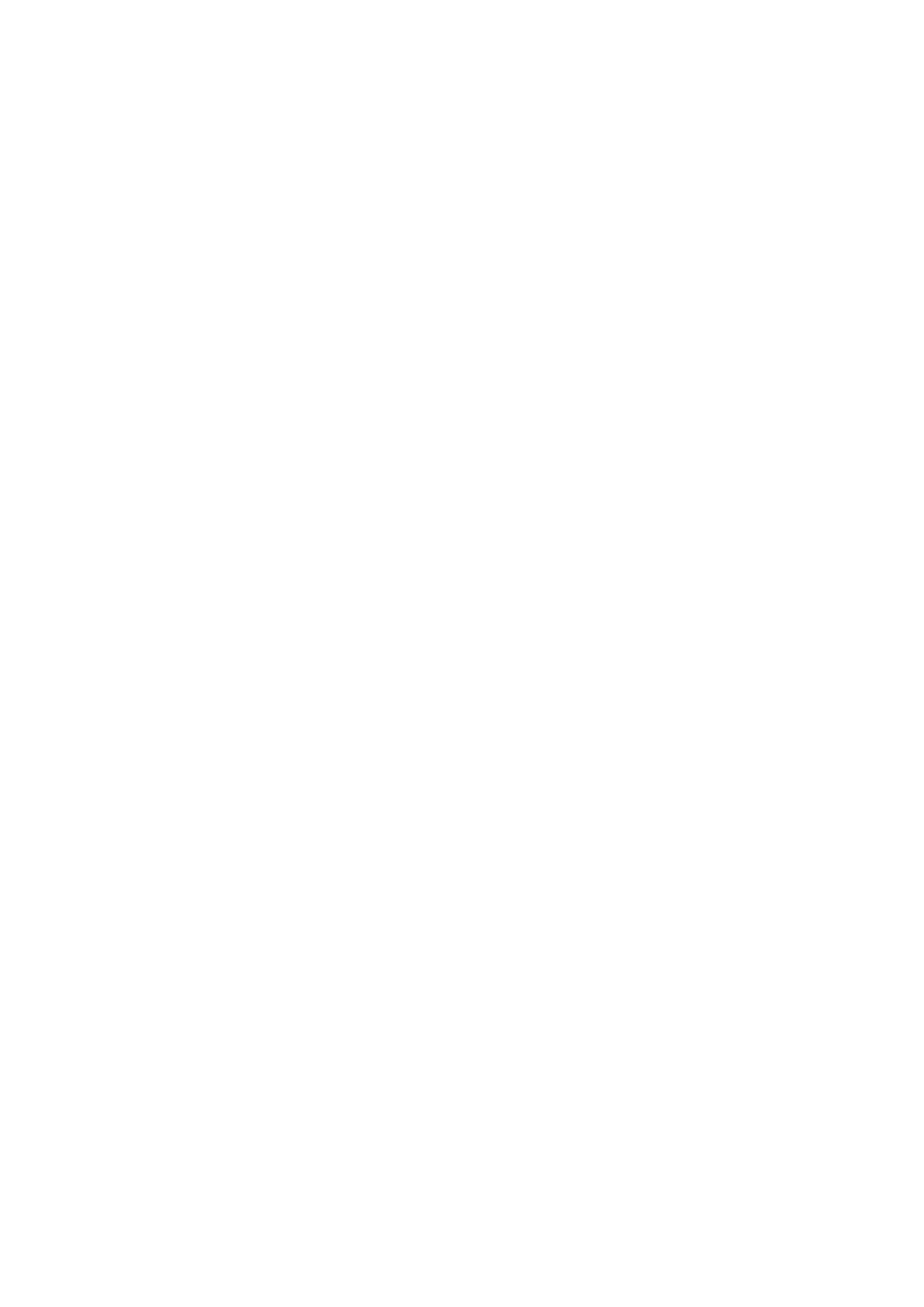Many countries around the world have revamped, extended or introduced<br>anti-terrorism legislation since the September 11 2001 terrorist attacks in<br>the US and subsequent attacks around the world, such as Madrid (2004)<br>and Lo anti-terrorism legislation since the September 11 2001 terrorist attacks in the US and subsequent attacks around the world, such as Madrid (2004) and London (2005). Following '9/11', the United Nations Security Council adopted Resolution 1373, which obliges member states to create legal frameworks to counter terrorism, including criminalising the financing of terrorism. Many governments have since introduced measures that extend security agencies' powers of investigation, arrest and detention, and to various extents limit civil liberties. In addition, such laws often include wide-ranging definitions of 'terrorism' and 'terrorist activities'. Such reforms have also sought to bring domestic laws in conformity with international conventions, treaty obligations, and UN Security Council resolutions, particularly on issues such as the financing of terrorist activities and the freezing of assets belonging to proscribed individuals.

In Africa, some governments have used the threat of terrorism as a pretext for introducing draconian legislation aimed more at suppressing political opponents and journalists than dealing with actual terror suspects. For example, Swaziland has used the Suppression of Terrorism Act to crackdown on political protest against the rule of King Mswati III.<sup>1</sup> In Ethiopia dozens of journalists and political activists have been arrested or sentenced under the Anti-Terrorism Proclamation of 2009.<sup>2</sup> A new anti-terrorism law introduced in Kenya in late 2014 has been challenged in court. Kenya faces a significant terror threat from Somalia-based terrorist group al-Shabaab, which has launched a number of deadly attacks in the country. The new law hands Kenyan authorities the power to hold suspects for nearly a year without charge and threatens journalists with up to three years behind bars if their reports "undermine investigations or security operations relating to terrorism".3

#### **A false start**

Namibia did not join the rush to introduce a prevention of terrorism law post-9/11. The drafting of an anti-terrorism law proceeded haphazardly and with little sense of urgency until it became clear that Namibia's failure to introduce a law could have international repercussions. Prior to 2012, the main piece of Namibian legislation referring to terrorism was the Defence Act (No. 1 of 2002). Chapter VI of the Act deals with national defence, terrorism, armed conflict, internal disorder and other emergencies, and includes a provision for the mobilisation of a reserve force to prevent and suppress terrorism.

Section 1 of the Defence Act defines "terrorism" as:

*The use of violence against persons or property, or the threat to use such violence, to intimidate or coerce the government, the public or any section of the public in order to achieve or promote any tribal, ethnic, racial, political, religious or ideological objective.*

Only in December 2012 did Namibia follow international trends by introducing an anti-terrorism law: the Prevention and Combating of Terrorist Activities Act – Act

In Africa, some governments have used the threat of terrorism as a pretext for introducing draconian legislation aimed more at suppressing political opponents and journalists than dealing with actual terror suspects.<br>
• Suspects<br>
• Suspects<br>
• Suspects<br>
• Suspects<br>
• Suspects<br>
• Suspects<br>
• Suspects<br>
• Suspects<br>
• Suspects<br>
• Suspects<br>
• Suspects<br>
• Suspects<br>
• Suspects<br>
• Suspects<br>
• Suspects<br>
• Suspects<br>
• Suspects<br>  $\bigcup_{\substack{g \text{ov} \\ \text{have the}}}$ 



*<sup>1</sup> See 'Suppression of Terrorism Act undermines human rights in Swaziland' http://www.amnesty.org/en/ library/info/AFR55/001/2009*

*<sup>2</sup> See 'UN Experts Urge Ethiopia to Stop Using Anti-Terrorism Legislation to Curb Human Right', Addis Standard, September 18 2014*

*<sup>3</sup> See http://www.aljazeera.com/news/africa/2015/01/kenya-security-law-faces-legal-hurdle-2015121420379 6518.html*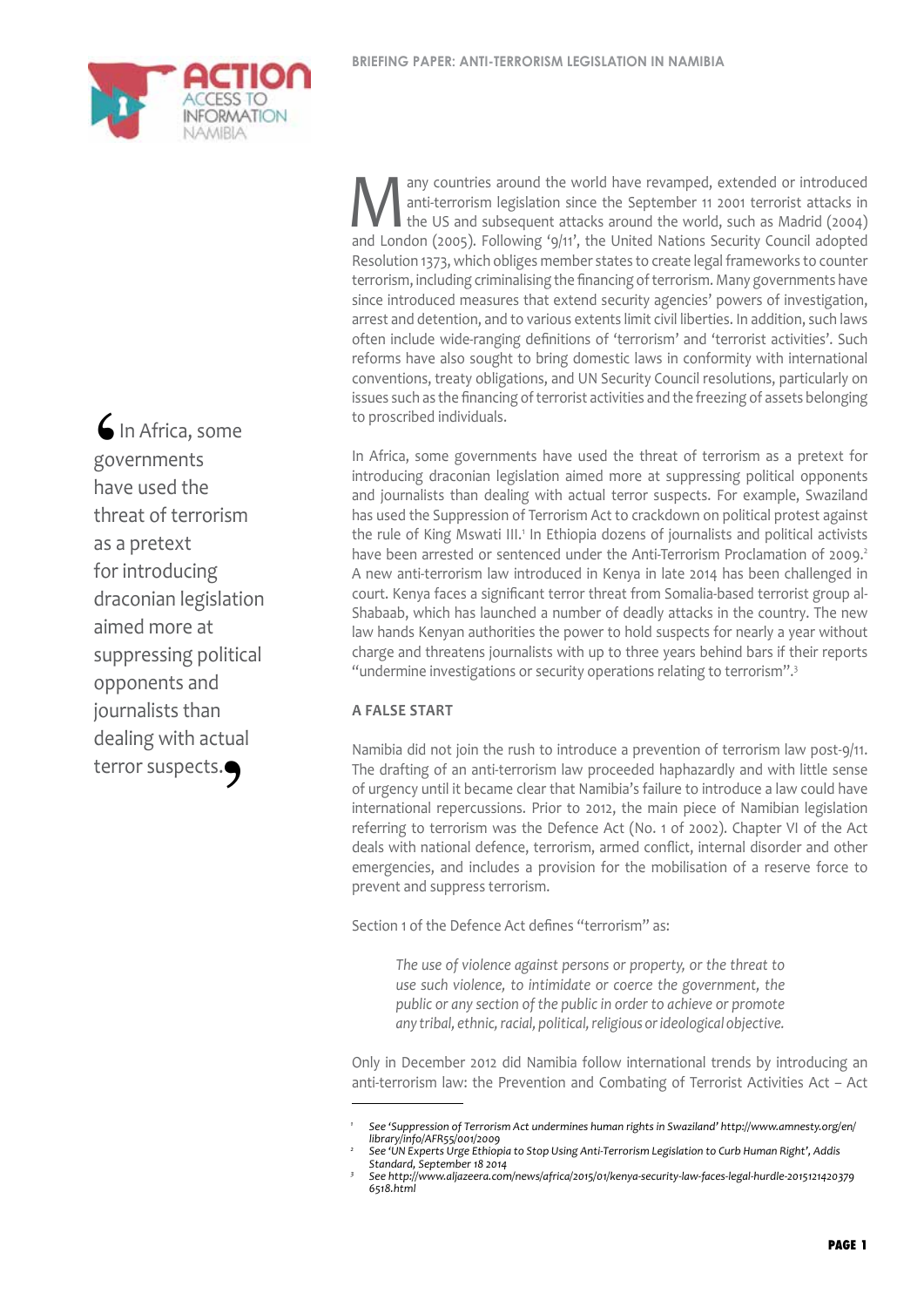

No. 12 of 2012. In his motivation speech to the National Assembly the then Minister of Safety and Security, Nangolo Mbumba, acknowledged that the lack of an antiterrorism law rendered Namibia susceptible to terrorist activities and becoming a possible conduit for financing terrorism.

In his speech introducing the Bill on November 20 2012, Minister Mbumba noted that globally terrorist activities had become "more amorphous, less predictable with fewer constraints on the terrorist operations and targets".

To some extent the introduction of an anti-terrorism bill was a delayed reaction to violent attacks by separatists in the Caprivi region (since renamed Zambezi) in 1999. However, in the following decade the government showed little sense of urgency in drawing up anti-terrorism legislation. When he introduced the draft law in late 2012, Minister Mbumba conceded that the development of a bill had "slipped through the cracks" following the creation of the Ministry of Safety and Security in 2005, and work on its drafting only recommenced in 2010.

Mbumba said the finalisation of an anti-terrorism law had now become urgent because an incident at the Hosea Kutako International Airport in late 2010, when a dummy bomb was discovered,<sup>4</sup> had highlighted the absence of a legal instrument to deal with potential terrorist activity.

However, the overriding factor influencing the urgency and timing of the antiterrorism bill was the need to comply with international requirements. During 2005 Namibia had undergone evaluation by the East and Southern African Anti-Money Laundering Group (ESAAMLG) on whether its domestic measures to tackle money laundering and the financing of terrorism matched the required international standards and best practices. Namibia came up short. A further report in 2010 found that Namibia had not made sufficient progress in addressing the 2005 recommendations. Consequently, in May 2011 the government came up with an action plan which included the ratification of the United Nations International Convention for the Suppression of the Financing of Terrorism (ratified on April 26 2012) and the enactment of legislation to criminalise terrorism financing and ensure compliance with international standards by November 2012.

In particular, Namibia was in danger of falling foul of the stipulations of the Financial Action Task Force (FATF), an inter-governmental organisation seeking to develop policies to combat money laundering and terrorism financing. The government was told by the FATF in 2011 to tighten its laws with regards to financing of terrorist activities and money laundering. Namibia was also put on the spot for having a law that lacked mechanism for freezing and confiscating terrorist assets, which resulted in Namibia being rated as non-compliant with international rules.

As a result of FATF recommendations, the Financial Intelligence Act (Act 3 of 2007) was repealed and replaced with a new Act with the same name just a few weeks before the Anti-Terrorism Bill appeared in Parliament towards the end of 2012.

Facing international pressure to have anti-terrorism legislation in place, Parliament rushed through the Prevention and Combating of Terrorist Activities Bill. On top of the undue haste with which Parliament approached the draft legislation, no

... the overriding factor influencing the urgency and timing of the antiterrorism bill was the need to comply with international requirements.<br>•<br>•  $\begin{matrix} 6 \\ \text{fact} \\ \text{the } \\ \text{time} \end{matrix}$ 

*<sup>4</sup> For further details see 'Airport bomb scare 'a hoax'', Namibian Sun, November 22 2010.*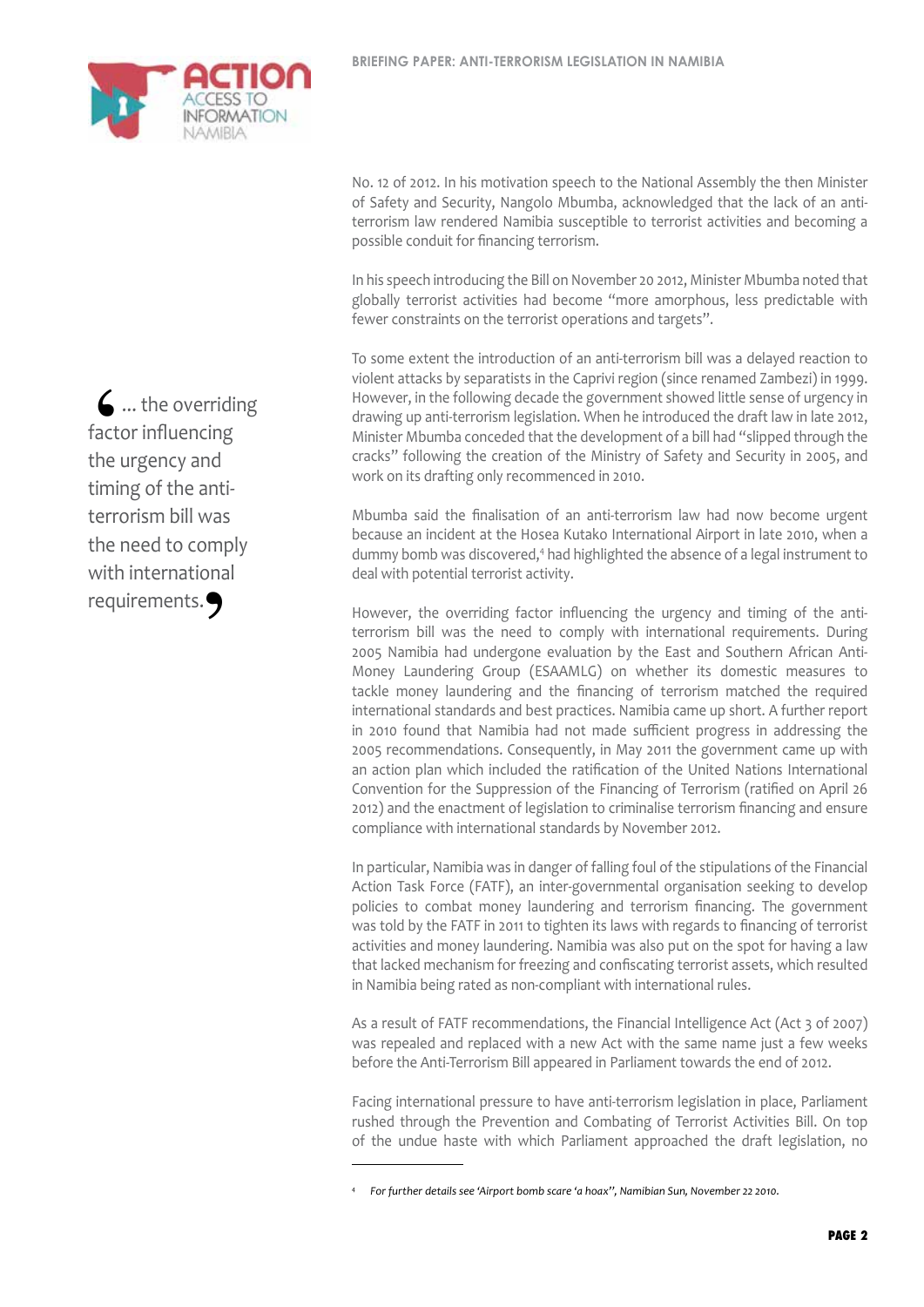

 $\mathbf{\mathsf{L}}$  ... for the second (in 2014) time government missed an opportunity to consult more broadly and in particular to discuss other aspects of the Bill that may have had constitutional implications. S .<br>
seco<br>
time<br>
miss

consultations with civil society took place. As a result, crucial elements of the Bill, such as the definition of terrorist activities and the powers to intercept communications, were never discussed either within the Parliamentary chambers or in any other public forums prior to the Bill's tabling.

The Bill was dealt with over only two days – November 20 in the National Assembly and November 28 in the National Council.

Ignatius Shixwameni, MP for the All People's Party, made clear that the Bill had not been made available to the House prior to its tabling – meaning that MPs had to process almost 40 pages of a complex piece of legislation and be able to make constructive and meaningful input while only having the time it took for the Minister to motivate the Bill to assess it (when presumably they should also have been listening to his speech). In total only seven MPs spoke during the debate on the Bill. In Namibia's House of Review, the National Council, only one contribution was made. This was by MP Ndapewoshali Nangula Nambili, who briefly spoke about what the Bill intended to achieve before concluding by supporting it. The Bill was approved unanimously in both the National Assembly and National Council.

#### **Second attempt**

After the Prevention and Combating of Terrorist Activities Act became a law, just before Christmas 2012, little more was heard of it until the National Assembly was once again asked to urgently pass a revised version in June 2014. Apparently, the 2012 version of the Act did not meet all the international requirements.

The Namibian reported at the time<sup>5</sup> that National Assembly MPs had to approve the amendments to the law on the same day the amendment bill was tabled to ensure Namibia would not face international sanctions. A FATF meeting in France was due to review Namibia's status on 22 June 2014, which meant the Bill had to be passed by 17 June 2014.

According to the speech of Deputy Minister of Safety and Security Erastus Utoni, who motivated the changes, FATF had objected to two aspects of the 2012 law. Firstly, the clauses that exempted liberation movements from the law were not in line with the UN International Convention on the Suppression of the Financing of Terrorism. Secondly, FATF advised that use of a judicial process for freezing the assets of listed individuals, as set out in the 2012 law, was not in keeping with UN Security Council Resolutions 1267, 1988 and 1989 which required the immediate freezing of such assets.

Deputy Minister Utoni said that the Governor of the Bank of Namibia, the Chairperson of the Security Commission, the Minister of Justice, the Attorney General, FATF, the implementing committees for UNCRs 1267, 1988, 1989, 1373, 1718 and 1737, and ESAAMLG were consulted over the amendments.

However, for the second time government missed an opportunity to consult more broadly and in particular to discuss other aspects of the Bill that may have had constitutional implications. The main motivation for the urgency in bringing the amendments to Parliament was the fear of international opprobrium and possible sanctions if Namibia did not meet certain globally recognised standards.

*<sup>5</sup> Nam in sanctions scare by Shinovene Immanuel, The Namibian, June 20 2014*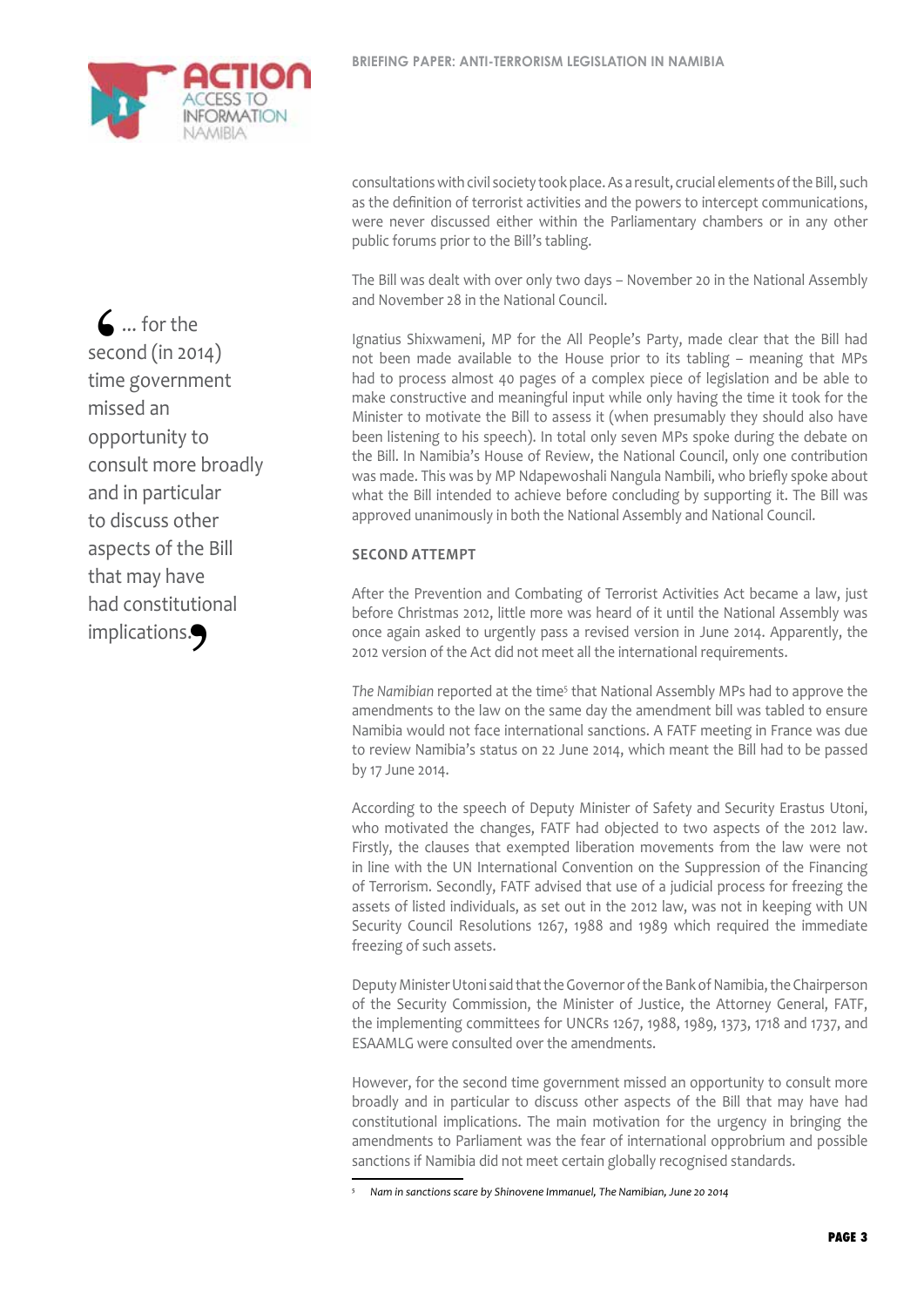

#### **Summary of the law**

The Prevention and Combating of Terrorist and Proliferation Activities Act (Act No. 4 of 2014) sets out:

to provide for the offences of terrorism and proliferation and other offences connected or associated with terrorist or proliferation activities;

- $\bullet$  to provide for measures to prevent and combat terrorist and proliferation activities;
- l to provide for measures to give effect to the international conventions, Security Council Resolutions, instruments and best practices concerning measures to combat terrorist and proliferation activities;
- $\bullet$  to provide for measures to prevent and combat the funding of terrorist and proliferation activities;
- $\bullet$  to provide for investigative measures concerning terrorist and proliferation activities;
- $\bullet$  to provide for measures to proscribe persons and organisations that conduct terrorist and proliferation activities; and
- $\bullet$  to provide for incidental matters.

**Part 1** of the Act sets out the definitions and interpretations used in the law.

**Part 2** deals with offences falling under the definition of terrorist activities and their corresponding penalties. Offences include terrorism, funding terrorist activities; damaging facilities of an airport; endangering the safety of marine navigation; taking hostages; nuclear terrorism; membership of a terrorist organisation; recruitment of persons to participate in terrorist activities; and attendance at a place used for training in terrorist or proliferation activities.

Any person who, in or outside Namibia, directly or indirectly, engages in any terrorist activity commits the offence of terrorism and is liable to life imprisonment. A person involved in funding terrorist activities is liable to a fine not exceeding N\$100 million or imprisonment for a period not exceeding 30 years, or such a fine and incarceration.

Part 3 provides for measures to implement resolutions of the UN Security Council. These include: publication of sanctions list and issuance of freezing orders; issuance of travel bans; issuance of an arms embargo in respect of persons or organisations designated by Security Council; communication to Security Council Sanctions Committees regarding actions taken in respect of designated persons and organisations; and prohibition of landing, entering, docking or departure of certain vessels and flights.

**Part 4** deals with investigating powers and other anti-terrorism and proliferation measures. These include: search, seizure, arrest and forfeiture; duty to disclose information relating to funds owned or controlled by designated persons, organisations or countries; interception of communications and admissibility of intercepted communications; proscription of persons and organisations; issuance of freezing orders in respect of funds belonging to or controlled by proscribed persons and organisations; and travel bans on proscribed persons or organisations.

**Part 5** covers jurisdiction and procedural matters which inter alia include: jurisdiction of the High Court in respect of offences, bail in respect of offences and powers of court with regard to recalcitrant witnesses.

**Any person** who, in or outside Namibia, directly or indirectly, engages in any terrorist activity commits the offence of terrorism and is liable to life imprisonment.<br>
• The Separate Separate Separate Separate Separate Separate Separate Separate Separate Separate Separate Separate Separate Separate Separate Separate Separate Separate Separate Separate Separate Separate Sep  $\begin{array}{c} \bigwedge \ \text{who} \\ \text{Nam} \end{array}$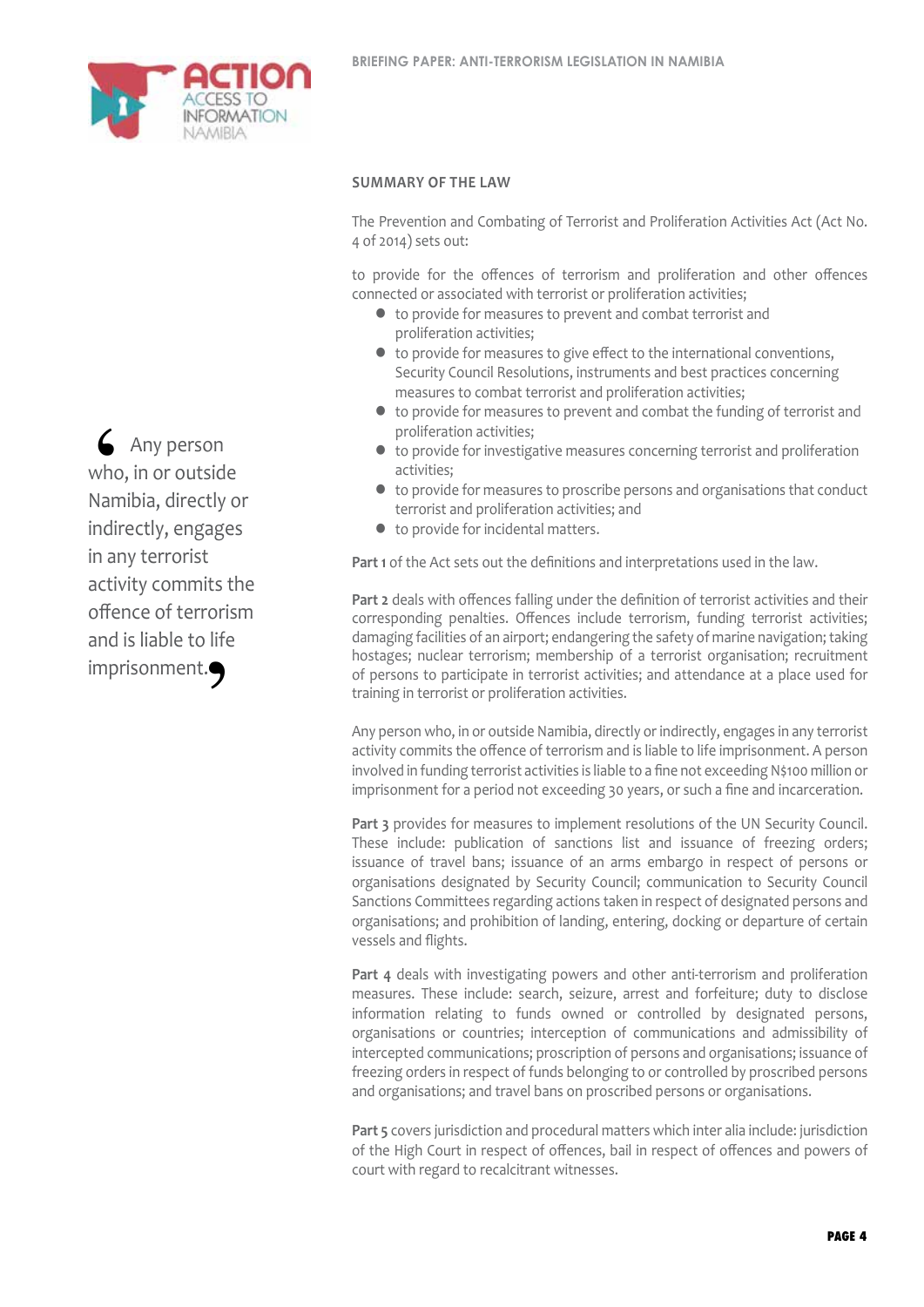

Part 6 sets out general provisions dealing with participation in commission of ancillary offences; indemnity; regulations; delegation; and repeal and amendment of laws, among others.

#### **A question of definition**

Internationally, a number of concerns have been raised about legal measures introduced to prevent and combat terrorism since 9/11. These include:

- l The criminalisation of 'inciting' and/or 'threatening' terrorism.
- l The criminalisation of the 'glorification' or 'promotion' of terrorism.
- Detention without charge or trial (and sometimes in secret) for lengthy, even indefinite periods.
- l The introduction of extensive and secret powers of surveillance.
- Control orders which can be placed on individuals to primarily control movement and restrict activity even when such individuals have not been convicted of a crime.
- l Outlawing (proscribing) of groups labelled as terrorist.
- l Particular measures targeting foreign nationals suspected of terrorist activities.
- Use of closed courts and in camera proceedings.
- l Gagging orders on the media that restrict reporting on terrorism-related incidents and matters.
- **Introduction of new police powers e.g. stop-and-search, secret searches of** property, right to detain without charge.
- **•** Restrictions on the right to protest and demonstrate.

Taking these concerns into account, Namibia's anti-terrorism law appears to be less restrictive than many other international examples. However, certain aspects of the law are deeply worrying and could still undermine basic human rights set out in Namibia's Constitution.

The Act defines "terrorist activity" as:

- (a) any act committed by a person with the intention of instilling terror and which is a violation of the criminal laws of Namibia and which may endanger the life, physical integrity or freedom of, or cause serious injury or death to, any person, or group of persons or which causes or may cause damage to public or private property, natural resources, the environment or cultural heritage and is calculated or intended to -
	- (i) intimidate, instil fear, force, coerce or induce any government, body, institution, the general public or any segment thereof, to do or abstain from doing any act, or to adopt or abandon a particular standpoint, or to act according to certain principles;
	- (ii) disrupt any public service, the delivery of any essential service to the public or to create a public emergency;
	- (iii) create general insurrection in a State; or
- (b) any act which constitutes an offence within the scope of, and as defined in one of the following treaties -
	- (i) the Convention for the Suppression of Unlawful Seizure of Aircraft (1970);
	- (ii) the Convention for the Suppression of Unlawful Acts against the Safety of Civil Aviation (1971);

 ... Namibia's anti-terrorism law appears to be less restrictive than many other international examples. However, certain aspects of the law are deeply worrying and could still undermine basic human rights set out in Namibia's Constitution.<br>
•<br>
•  $\begin{array}{c} \begin{array}{c} \bullet \\ \bullet \\ \text{anti-} \\ \text{app}\end{array} \end{array}$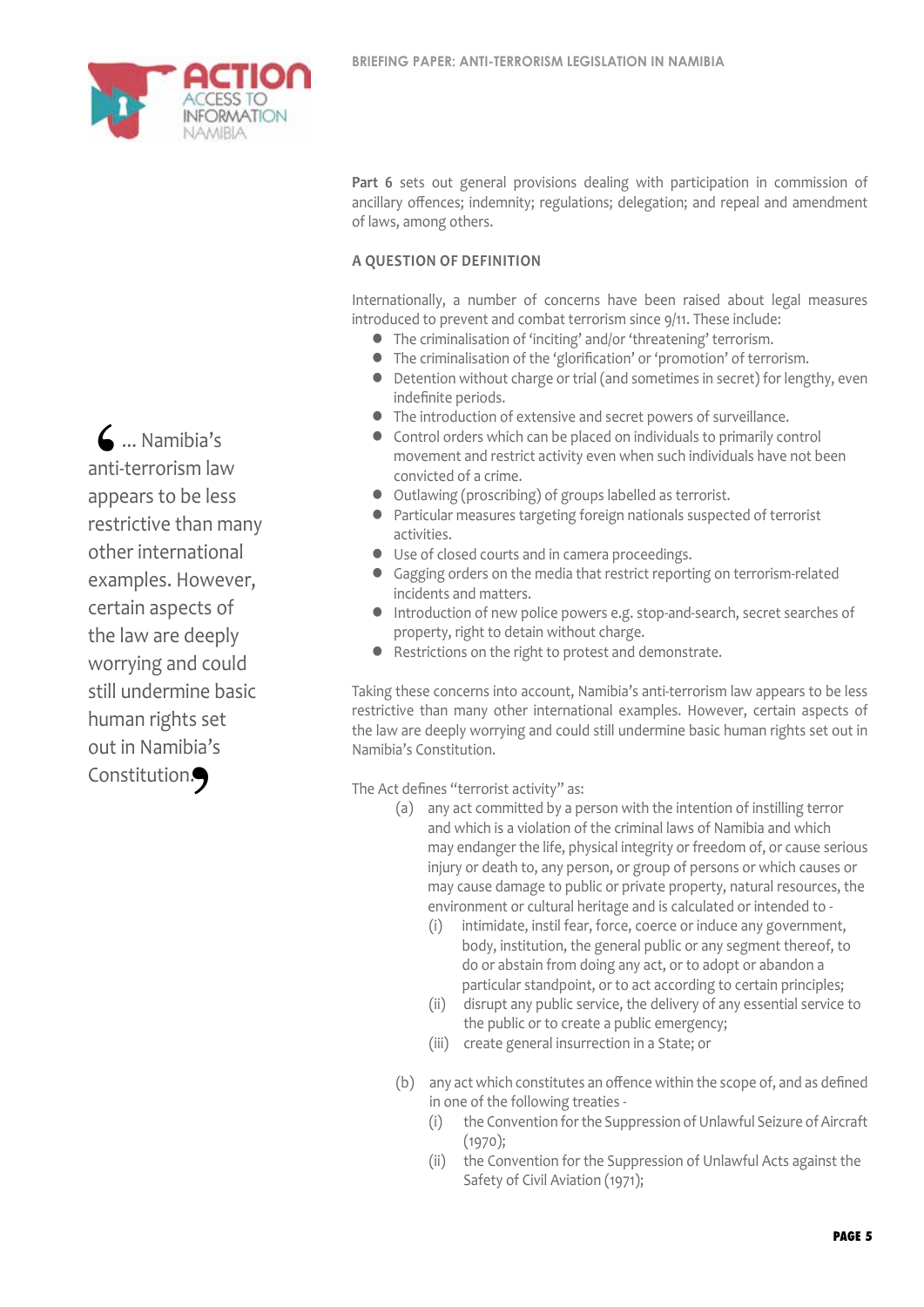

*C* There is no academic or legal consensus on the exact definition of terrorism or terrorist activities.  $\begin{array}{c} \big\uparrow \ \text{a} \text{c} \text{d} \end{array}$  $\mathbf{S}$ .

- (iii) the Convention on the Prevention and Punishment of Crimes against Internationally Protected Persons, including Diplomatic Agents (1973);
- (iv) the International Convention against the Taking of Hostages (1979);
- (v) the Convention on the Physical Protection of Nuclear Material (1980);
- (vi) the Protocol for the Suppression of Unlawful Acts of Violence at Airports Serving International Civil Aviation, supplementary to the Convention for the Suppression of Unlawful Acts against the Safety of Civil Aviation (1988);
- (vii) Convention for the Suppression of Unlawful Acts against the Safety of Maritime Navigation (2005);
- (viii) Protocol for the Suppression of Unlawful Acts against the Safety of Fixed Platforms located on the Continental Shelf (2005);
- (ix) International Convention for the Suppression of Terrorist Bombings (1997); and
- (x) International Convention for the Suppression of the Financing of Terrorism (1999);
- (xi) International Convention for the Suppression of Acts of Nuclear Terrorism (2005);
- (xii) Convention on the Suppression of Unlawful Acts relating to International Civil Aviation (2010); and
- (xiii) Protocol Supplementary on the Convention for the Suppression of Unlawful Seizure of Aircraft (2010);
- (c) any promotion, sponsoring, contribution to, command, aid, incitement, encouragement, attempt, threat, conspiracy, organising, or procurement of any person, with the intent to commit any act referred to in paragraph (a) or (b);
- (d) any other act intended to cause death or serious bodily injury to a civilian, or to any other person not taking an active part in the hostilities in a situation of armed conflict, when the purpose of such act, by its nature or context, is to intimidate a population, or to compel a government or an international organisation to do or to abstain from doing any act; or
- (e) the payment of ransom to designated persons or organisations, except where such payment is approved or authorised by any government to secure the safety of a national of that country;

There is no academic or legal consensus on the exact definition of terrorism or terrorist activities. Terrorism expert Walter Laqueur had counted over 100 definitions of terrorism. Laqueur concluded that the "only general characteristic generally agreed upon is that terrorism involves violence and the threat of violence".<sup>6</sup>

Definitions of terrorism have become more complex over time (compare the 44-word definition in Namibia's Defence Act of 2002 with the 500-word definition of terrorist activity in the 2014 Prevention and Combating of Terrorist and Proliferation Activities Act). As definitions have lengthened, more ambiguities have been introduced. This is

*<sup>6</sup> Walter Laqueur, The New Terrorism: Fanaticism and the Arms of Mass Destruction, New York: Oxford University Press, 1999, p. 6.*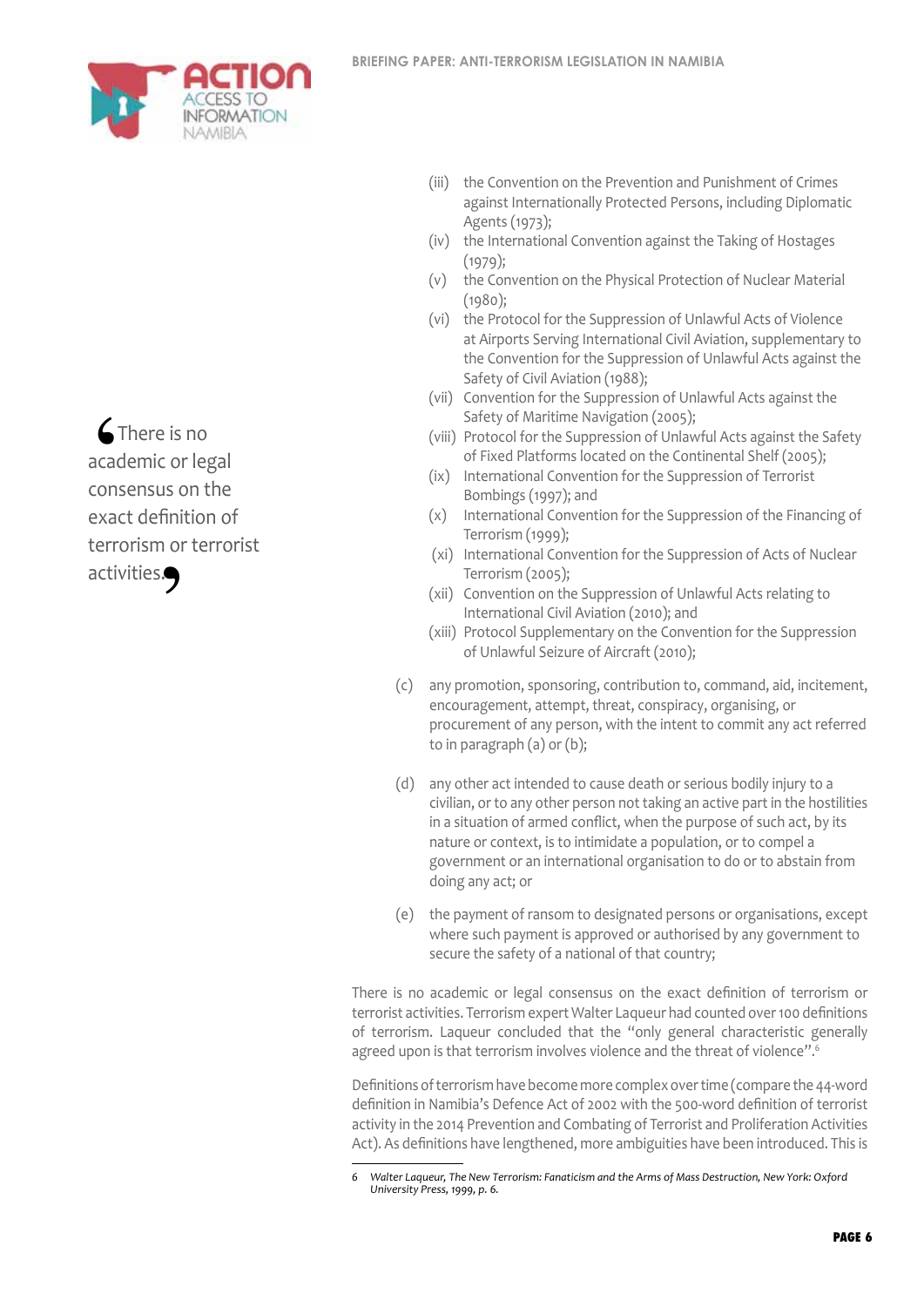

While it may not have been the intention of the legal drafters to target demonstrators, journalists or citizens expressing themselves, definitions in law should be worded with extreme care and in a manner that rules out the possibility of loose or even malicious interpretation.<br>
• The Separation of the Separation of the Separation of the Separation of the Separation of the Separation of the Separation of the Separation of the Separation of the Separation of the Separation of the S  $\left( \begin{array}{c} 1 \\ 1 \\ 2 \end{array} \right)$  inter

certainly the case in Namibia. Human rights activists often claim that legal definitions of terrorist activity are overly broad and therefore prone to being interpreted and implemented in ways that undermine civil liberties.

In terms of the definition in the 2014 Act, the scope of "any act committed by a person with the intention of instilling terror" is very wide and hard to pin down. For example, a media report could have a frightening effect on the public, but this may be because the events being described in the report are frightening. If a media report induces feelings of fear in a readership or audience could a journalist or editor be accused of "instilling terror"? The possibility of such broad interpretations by law enforcement officers and the courts raises the spectre of the law being abused to persecute journalists or other members of the public who may publish or post contentious material.

Concerns about the broadness and vagueness of the definition are also prompted by the notion that terrorist activity includes "any act which is calculated or intended to intimidate, instil fear, force, coerce or induce any government, body, institution, the general public or any segment thereof, to do or abstain from doing any act, or to adopt or abandon a particular standpoint, or to act according to certain principles." The laxity in this wording is of such magnitude that it could be interpreted as applying to any protest or demonstration aimed at influencing government, any other body, or the public. Robustly applying public pressure, for example through a noisy but peaceful demonstration, for a change in policy could be interpreted as an attempt to "force" or "induce" such a change. Even a demonstration that may turn violent would not necessarily constitute "terrorist activity" and should be dealt with under public order laws.

Similarly, an act that seeks to change an established position of any institution could also conceivably be in the form of a newspaper article, radio broadcast, or Facebook post. While it may not have been the intention of the legal drafters to target demonstrators, journalists or citizens expressing themselves, definitions in law should be worded with extreme care and in a manner that rules out the possibility of loose or even malicious interpretation. All such clauses should be measured against the Constitution to ensure they do not transgress the Bill of Rights.

The danger of anti-terrorist legislation being used to deny a fundamental right is underlined by the law's postulation that terrorist activity would include acts that "disrupt any public service, the delivery of any essential service to the public or to create a public emergency". This would appear to apply to many labour strikes. Could a picket by striking workers at a public institution be understood as terrorism? Could a blockade by taxi drivers outside a municipal office be regarded as a terrorist activity? The wording of the definition of "terrorist activity" in the Act does make such scenarios plausible.

Furthermore, the definition in the Act goes far beyond criminalising direct involvement in terrorist activity. Instead it refers to "promotion, sponsoring, contribution to, command, aid, incitement, encouragement, attempt, threat, conspiracy, organising, or procurement of any person, with the intent to commit" what is earlier defined as a "terrorist activity".

The use of indistinct words and phrases like "promotion", "sponsoring", "contribution to", "command", "aid", "encouragement", "attempt" and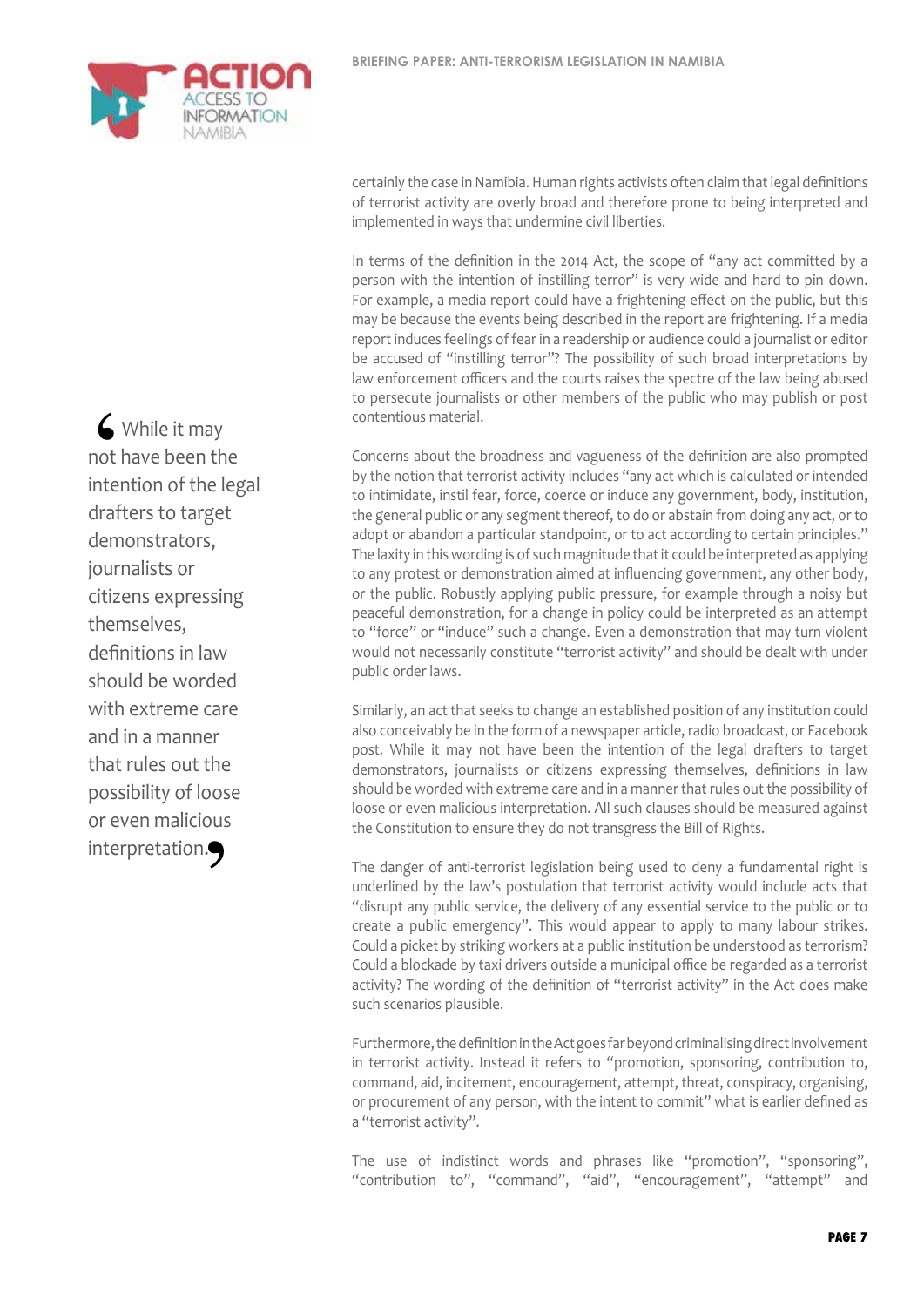

**Perhaps most** tenuously Section 44 ends by stating that any person or organisation "in any way involved in any terrorist activity or proliferation activity" can be proscribed. The Minister can also act on a request from a foreign state to proscribe persons or organisations.<br>
• The Second Second Second Second Second Second Second Second Second Second Second Second Second Second Second Second Second Second Second Second Second Second Second Second Second Second Second Second Seco  $\epsilon$ F<br>tenu<br>44 e

"organising" in connection with the already loose definition of "terrorist activity" creates opportunities for abuse of the law to target not just the main protagonists in protests, opposition and criticism but also others who might be seen to be aiding or encouraging them. The effect of this legal laxity could have far-reaching implications for the media, civil society and the citizenry in general.

The problem in any law with lax and vague definitions of what constitutes criminality is that all the other actions and responses outlined in the law could be applied in a manner that undermines fundamental human rights. For example any person or organisation linked to "terrorist activity" as defined in the Act could be "proscribed" or effectively banned.<sup>7</sup> Conceivably this could mean a media house, labour union, or civil society organisation. In addition people or organisations who simply "associate" with a proscribed person or body could also be proscribed.

#### **Other concerns**

Part 4 of the Act dealing with Investigating Powers and Other Anti-terrorism and Proliferation Measures details a wide range of potentially necessary but also sometimes problematic interventions by the State. In some cases what might be considered normal rights and permissions are suspended.

In section 38(1) the police are given the right to enter and search a vehicle or premises without a warrant if there are reasonable grounds for suspecting terrorist activity. However, there are also attempts in Part 4 to ensure the constitutional rights of those affected by the police's actions are protected. If the right to privacy and/or liberty is affected through searches and arrests then such interference or deprivation may only be authorised on the grounds of the prevention of crime and the protection of the rights of others as contemplated in Article 13(1) of the Namibian Constitution. Similarly, interception and monitoring of communications can only be authorised taking cognisance of Article 13(1) which states:

*No persons shall be subject to interference with the privacy of their homes, correspondence or communications save as in accordance with*  law and as is necessary in a democratic society in the interests of national *security, public safety or the economic well-being of the country, for the protection of health or morals, for the prevention of disorder or crime or for the protection of the rights or freedoms of others.*

In terms of section 40 of the Act, the Inspector-General of the Police may, for the purpose of obtaining evidence of an offence, apply to a judge *ex parte* (without other affected parties being present) for a warrant for the interception of communications. The judge can order a communications service provider to intercept and retain a specified communication or communications of a specified description.

A judge can also authorise a member of the police or the Namibia Central Intelligence Agency to enter any premises and to install or remove on such premises any device for the interception and retention of communication if there are reasonable grounds to suspect terrorist activity. A judge's authorisation can also cover the interception of all postal articles to or from any person, body or organisation affected by the warrant. Information from such interceptions is admissible as evidence. The authorisation for

*<sup>7</sup> Proscribed means outlawed or forbidden. The Act states in Section 1 that organisations and individuals are proscribed by the Minister of Safety and Security in collaboration with the Security Commission.*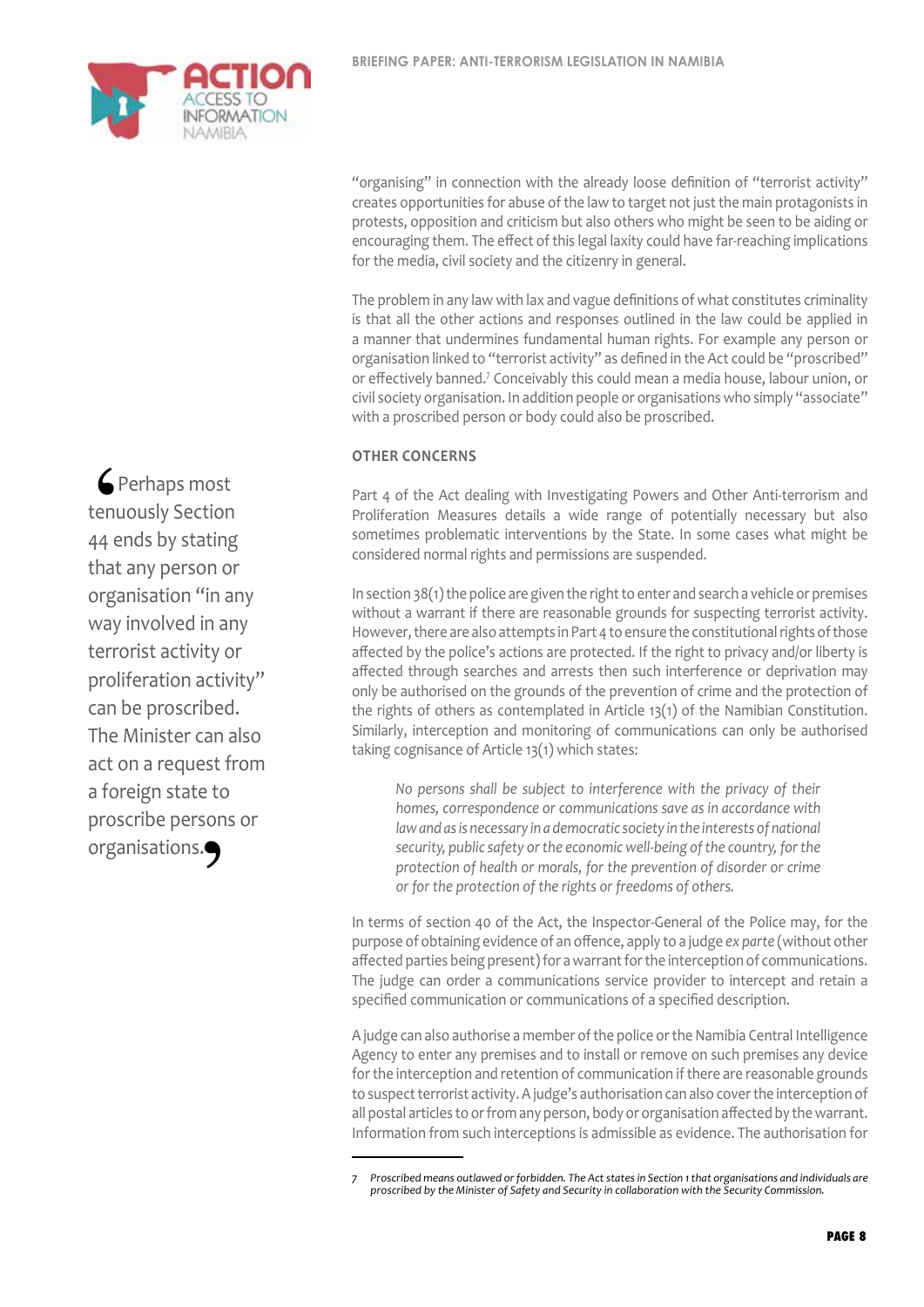

**S** The Prevention and Combating of Terrorist Activities Act in its present form does have some worrying aspects that should be reviewed.  $\begin{array}{c} \mathbf{C} \\ \mathbf{C} \\ \mathbf{C} \\ \mathbf{C} \\ \mathbf{C} \\ \mathbf{C} \\ \mathbf{C} \\ \mathbf{C} \\ \mathbf{D} \\ \mathbf{D} \\ \mathbf{D} \\ \mathbf{D} \\ \mathbf{D} \\ \mathbf{D} \\ \mathbf{D} \\ \mathbf{D} \\ \mathbf{D} \\ \mathbf{D} \\ \mathbf{D} \\ \mathbf{D} \\ \mathbf{D} \\ \mathbf{D} \\ \mathbf{D} \\ \mathbf{D} \\ \mathbf{D} \\ \mathbf{D} \\ \mathbf{D} \\ \mathbf{D} \\ \mathbf{D} \\ \mathbf{D} \\ \mathbf$ 

interception and monitoring can be renewed by a judge on a three-monthly basis. Section 44 deals with the proscription of persons and organisations. The Minister can proscribe a person or organisation if they are involved in terrorist or proliferation activity. However, Section 44 also sets out a number of more tenuous connections to terrorism as being grounds for proscription, such as preparing to commit any terrorist activity. In addition, anyone promoting or encouraging any terrorist activity or acting on behalf of, at the direction of, or in association with persons or organisations involved in terrorist activities or proliferation activities can be proscribed. Perhaps most tenuously Section 44 ends by stating that any person or organisation "in any way involved in any terrorist activity or proliferation activity" can be proscribed. The Minister can also act on a request from a foreign state to proscribe persons or organisations.

Once a person or organisation has been proscribed the Minister, according to section 45, can order the immediate freezing of any funds or assets owned or controlled by them, even if such funds or assets are not necessarily linked to terrorism. Proscribed persons and organisations also face travel bans in section 48. The Minister responsible for immigration and border control must prevent the entry into or transit through Namibia of proscribed persons and their biological or adoptive parents and children, by issuing a travel ban.

Where appropriate, the Minister responsible for immigration and border control, on the instruction of the Security Commission, must cause the expulsion from Namibia of designated persons or organisations or persons or organisations working for such persons or organisations, where such expulsion is mandatory under applicable Security Council Resolutions.

The application of the various sections of Part 4 may be appropriate when dealing with well-grounded suspicions of terrorist activity. However, since the various actions and interventions outlined in Part 4 are predicated to a large extent on the extremely broad definition of "terrorist activity" in section 1, there is a possibility that they can be abused to target the media, civil society, opposition groups and others.

#### **Conclusion and recommendations**

The Prevention and Combating of Terrorist and Proliferation Activities Act does not include some of the more worrying features of other anti-terrorism legislation around the world. For example, the Act does not allow for the prolonged detention of terrorism suspects without charge or trial; it does not feature explicit restrictions on media reporting on terrorism related matters; nor does it explicitly restrict public demonstrations.

It should be acknowledged that no country is immune from the threat of terrorism and that the State, in fulfilling its duty to protect citizens, has a responsibility to introduce effective anti-terrorism laws which comply with international standards.

However, the Prevention and Combating of Terrorist and Proliferation Activities Act in its present form does have some worrying aspects that should be reviewed. This is particularly important as the previous Bills were never adequately reviewed and discussed in public forums or indeed by Parliament.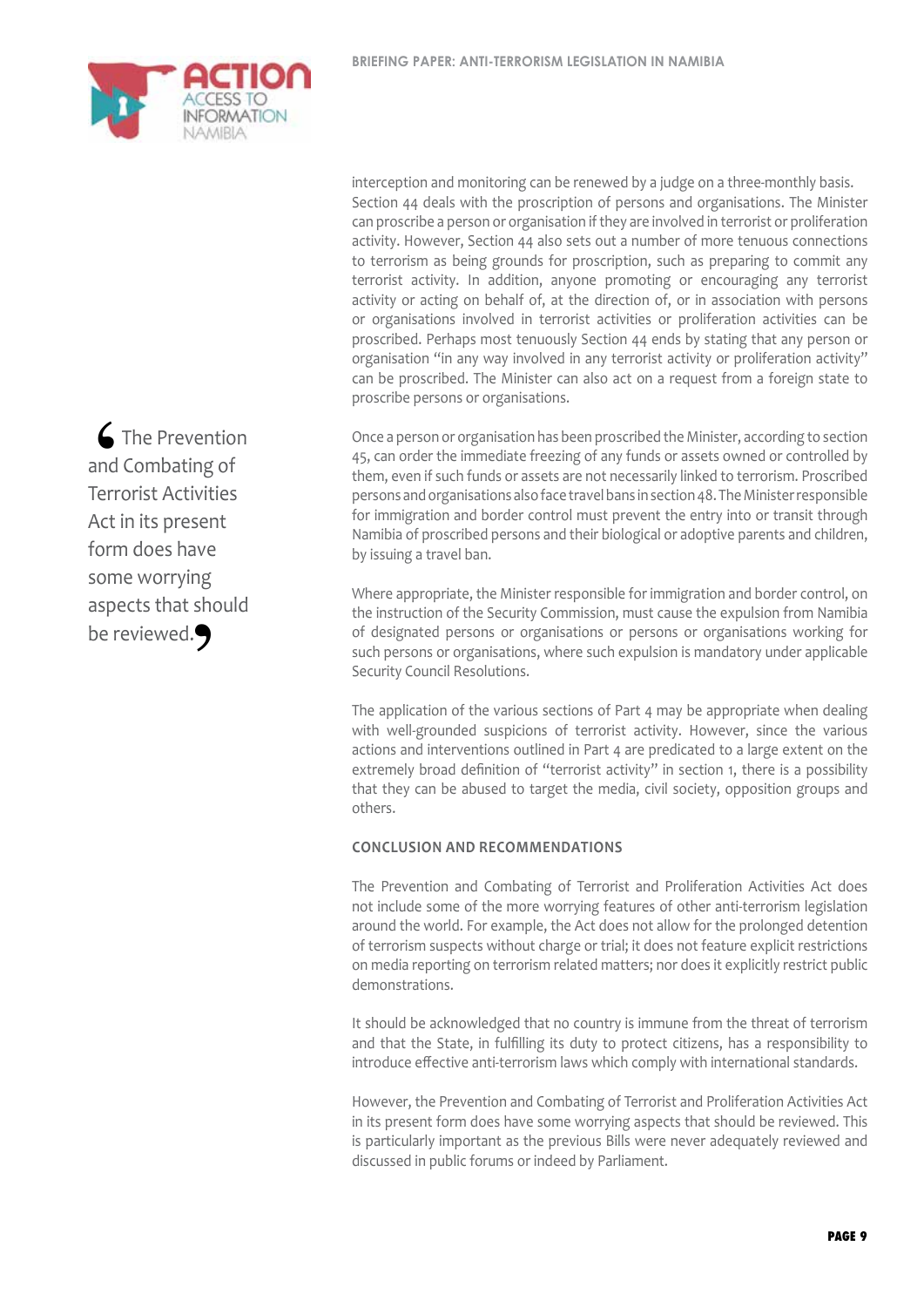

Much of the problematic nature of the Act stems from a very broad definition of "terrorist activity", which is both vague and inappropriate in parts. The various terrorism-related offences and actions by the State set out in the law spring from this definition. Hence, the Act could be applied in a manner that goes well beyond dealing directly with terrorist activity and impinges on the fundamental human rights set out in Chapter 3 of the Constitution.

Apart from section 51(1), which makes "malicious arrest, search and seizure" an offence in terms of the Act, there are no attempts to put in place any checks or a monitoring system for potential abuses of the Act's extensive powers. The following recommendations are made as a result of this paper's analysis:

- The Act should be referred for public consultation with a view to ensuring it complies with the letter and spirit of the Constitution. A revised version of the Act should then be re-submitted to Parliament where adequate time should be accorded for debate.
- **•** Such consultations and any re-drafting process should carefully weigh the proportionality of the law in relation to level of threat in Namibia and from beyond our borders.
- The definition of "terrorist activity" should be tightened so as to remove all ambiguous and imprecise phraseology in the current version. In addition, the definition should be rewritten to ensure that it cannot be abused to target any legitimate activity that would normally take place in a democracy such as peaceful protests, labour strikes, freedom of expression on social media, and journalism, in particular investigative journalism.
- l The use of words like 'promotion' and 'encouragement' in relation to terrorist activity should be removed or more specifically defined so as to avoid possible abuse.
- **The manner in which the two draft bills were hastily passed by Parliament**  indicates that access to information principles were ignored on both occasions. Even MPs did not have prior access to the Bills. Any revised version of the law should be released for public comment and input at least 60 days before tabling in Parliament. As far as possible secret proceedings should be excluded from the Bill and access to information rights built in.
- A revised Act should include a system for monitoring its implementation with a view to preventing abuse of power. This could be carried out through the appointment of an independent monitor or possibly giving such a role to the Ombudsman.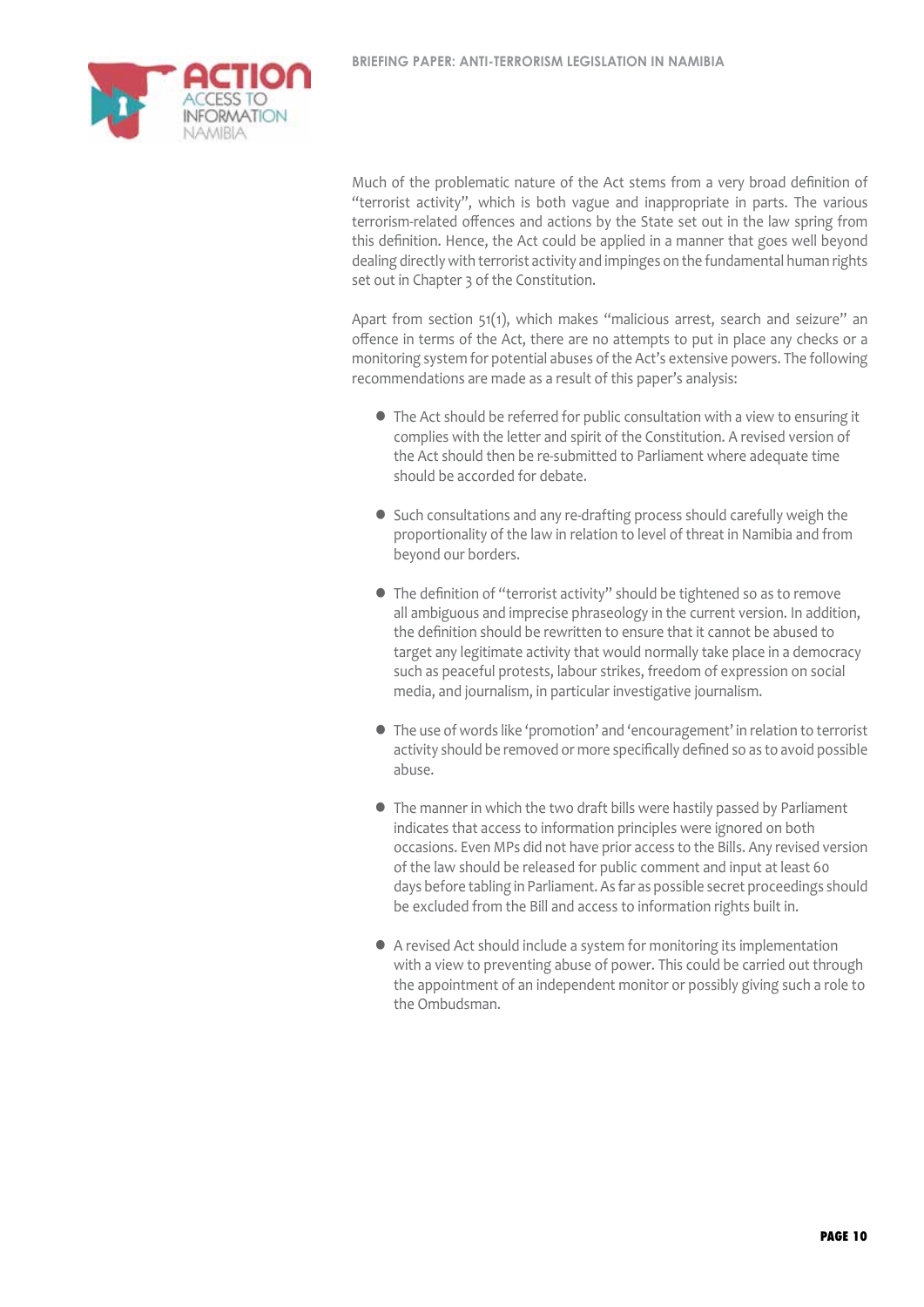

#### **Bibliography**

*Defining Terrorism.* October 2008. Institute for Safety, Security and Crisis Management, the Netherlands Downloaded from : http://www.transnationalterrorism.eu/tekst/publications/WP3%20Del%204.pdf

Harsch, E. October 2009. *Africa Looks Beyond 'War on Terror'*. African Renewal Downloaded from: http://www.un.org/africarenewal/magazine/october-2009/africa-looks-beyond- 'war-terror'

Huebschle, A. 2005. *South Africa's Anti-Terror Law - Among the Least Restrictive?*  African Security Review Vol. 14, No. 4

Institute for Public Policy Research. *The Anti-Terrorism Bill: When Urgency Trumps Proper Debate.* May 2013. Democracy Report, Issue 1 2013

Laqueur, W. 1999. *The New Terrorism: Fanaticism and the Arms of Mass Destruction.* New York: Oxford University Press

Republic of Namibia. *Financial Intelligence Act. 2012* (Act No. 13 of 2012)

Republic of Namibia. *Prevention and Combating of Terrorist Activities Act, 2012* (Act No. 12 of 2012)

Republic of Namibia. *Prevention and Combating of Terrorist and Proliferation Activities Act* (Act No. 4 of 2014)



**About the Author: Graham Hopwood**

**Graham Hopwood is the Executive Director of the Institute for Public Policy Research (IPPR) based in Windhoek, Namibia. He has published widely on governance, media, and human rights issues in Namibia. Hopwood is a former journalist who worked at** *The Namibian* **newspaper from 1992 to 2004.**